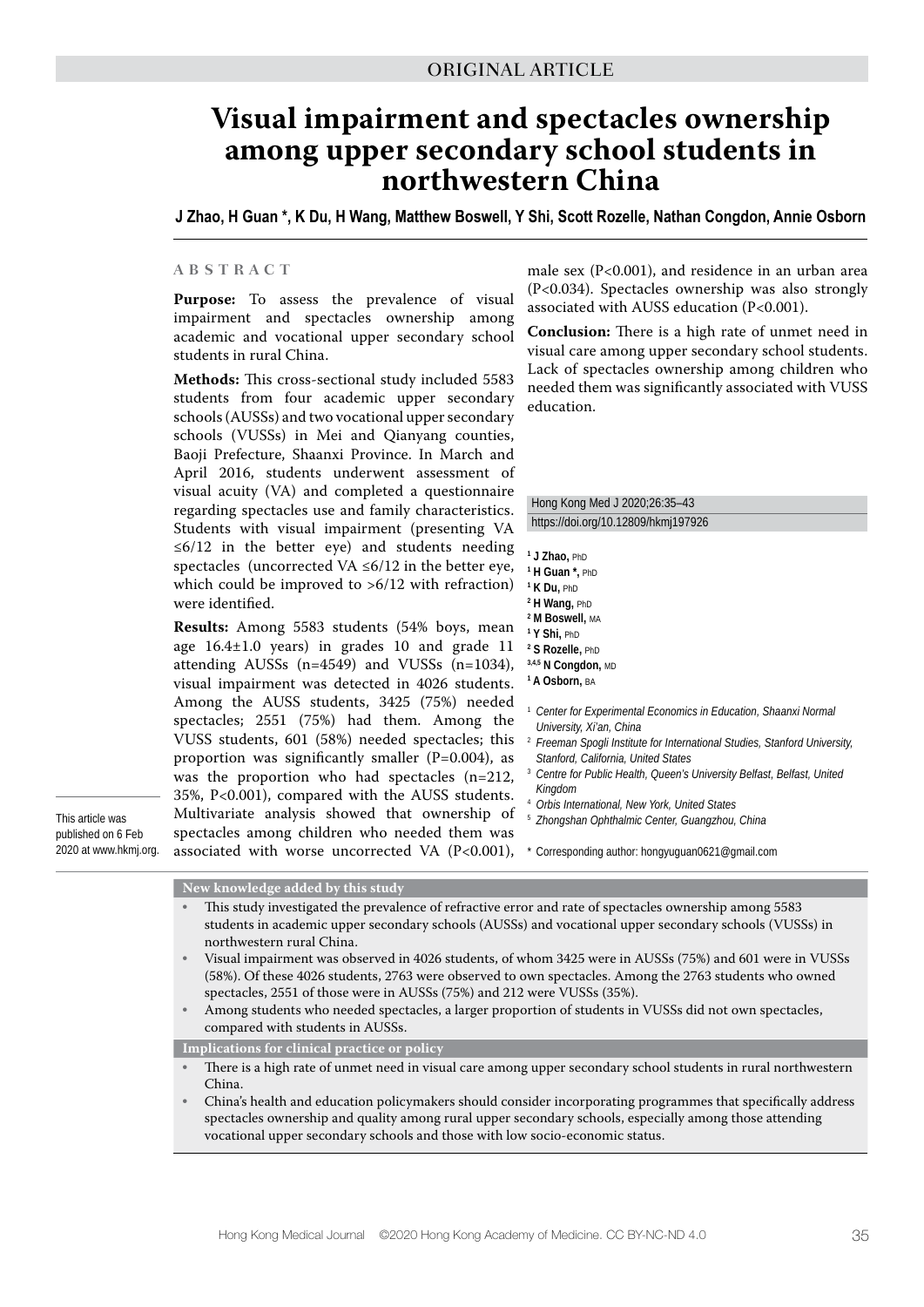# 中國西北農村地區高中生視力損傷及眼鏡 擁有率分析

#### 趙錦、關宏宇、杜康、王歡、包偉明、史耀疆、羅斯高、 康南、熊安妮

目的:了解中國西北農村地區普通高中和職業高中學生的視力損傷及 眼鏡擁有率。

方法:該研究以陝西省寶雞市眉縣、千陽縣四所普通高中和兩所職業 高中5583名學生為研究對象。2016年3月至2016年4月期間,研究人 員對所有樣本學生進行視力測試,完成有關眼鏡使用率和學生家庭基 本特徵的問卷調查。通過視力測試準確識別出視力損傷的學生(較好 眼的視力≤6/12)和須戴眼鏡的學生(較好眼的未嬌正視力≤6/12,經 矯正[配戴眼鏡]視力 >6/12)。

結果:普通高中(n=4549)和職業高中(n=1034)10年級和11年級 的5583名樣本學生中(54%為男生,平均年齡16.4±1.0歲), 4026名 學生患有視力損傷。普通高中學生中, 3425人 (75%) 須戴眼鏡, 其 中2551人(75%)擁有眼鏡。職業高中學生中,僅601人(58%)須戴 眼鏡;與普通高中學生相比,職業高中學生須戴眼鏡(P=0.004)和 擁有眼鏡的比例 (n=212,35%, P<0.001) 明顯較低。多元迴歸分析 結果顯示,學生是否擁有眼鏡與更嚴重的未矯正視力(P<0.001)、 男性(P<0.001)和城市戶口(P<0.034)顯著相關。眼鏡擁有率與其 接受普通高中教育密切相關(P<0.001)。

結論:中國西北農村地區高中生患有視力損傷的比例較高,學生眼鏡 擁有率低與其接受職業高中教育顯著相關。

### **Introduction**

Half of all children with vision problems worldwide reside in China,<sup>1</sup> and many children in rural China are visually impaired. In particular, a recent study of vision problems among primary school children in rural northwestern China showed that 24% of 9- to 11-year-old students in grades 4 and 5 of primary school had myopia.2 Among 13- to 15-year-old students in lower secondary school, half (50.4%) of all students reportedly exhibit visual impairment.<sup>3</sup> Other studies have shown similarly high rates of myopia among children in rural China.<sup>4,5</sup>

Children with poor vision experience academic difficulty, such that poor vision is significantly negatively correlated with academic performance.2 Appropriate spectacles wear has been shown to increase the capacity and motivation of students to learn. In two recent randomised controlled trials in China, students who were provided free spectacles demonstrated statistically significant improvement in academic performance. $3,5$  Although spectacles enable non-invasive, inexpensive treatment of myopia, a significant proportion of rural Chinese children who need spectacles do not own them.6 In a sample of 18 915 students in grades 4 to 6 in rural Gansu Province, >97% of near-sighted students did not own spectacles.7 Among 9- to 11-yearold students in primary school, as few as one in rates than are consistent with their abilities. There

six students with poor uncorrected vision owned spectacles.2 In lower secondary school, only 37% of students who needed spectacles were observed to own spectacles.

In addition to the outright failure to own spectacles, under-correction or the use of poorly fitted spectacles (including spectacles with refractive inaccuracy and spectacles that were not upgraded in a timely manner) may increase the burden of children with poor vision due to refractive error.<sup>6</sup> Researchers have discovered high rates of inaccuracy in spectacles prescriptions in rural China. In a random sample of 3226 children in 15 middle schools (grades 7-10) in Guangdong Province, nearly 67% of student-owned spectacles were inaccurate. A spectacles quality-check study conducted in 33 primary schools in Shaanxi and 36 primary schools in Gansu showed that nearly half (46%) of students with spectacles had a Snellen visual acuity (VA) that was not corrected to  $\geq 6/12$ .<sup>8,9</sup>

An understanding of vision problems among rural students in elementary and lower secondary schools is beginning to emerge in the literature; however, to the best of our knowledge, few studies have examined visual impairment and spectacles ownership among the approximately 13.5 million upper secondary school (grades 10-12) students in rural China. Empirical studies regarding spectacles quality among these students are similarly scarce. As a result, factors determining spectacles ownership and quality at this age are poorly understood. Vision problems among upper secondary school students are of particular concern in rural China because visual impairment has been shown to increase as students age through the school system; notably lower secondary school students experience higher rates of impairment and uncorrected poor vision, compared with primary school students.<sup>10</sup> Therefore, there may be a greater need for quality vision care among upper secondary school students.

Furthermore, these vision problems among students in rural China are of particular concern because of China's two-track upper secondary school system. Specifically, there are two types of upper secondary schools, academic upper secondary schools (AUSSs) and vocational upper secondary schools (VUSSs). Empirical studies comparing AUSS and VUSS students in China have shown that VUSS attendance does not lead to gains in specific skills and that it reduces general skills (relative to AUSS attendance). Moreover, VUSS students have a higher tendency to drop out. $11$  The primary determinant of whether a student attends an AUSS or a VUSS is that student's performance on an entrance exam. Given that uncorrected vision in primary and middle school can lead to reduced academic performance,<sup>3,7</sup> students without spectacles or with incorrect prescriptions may be attending VUSSs at higher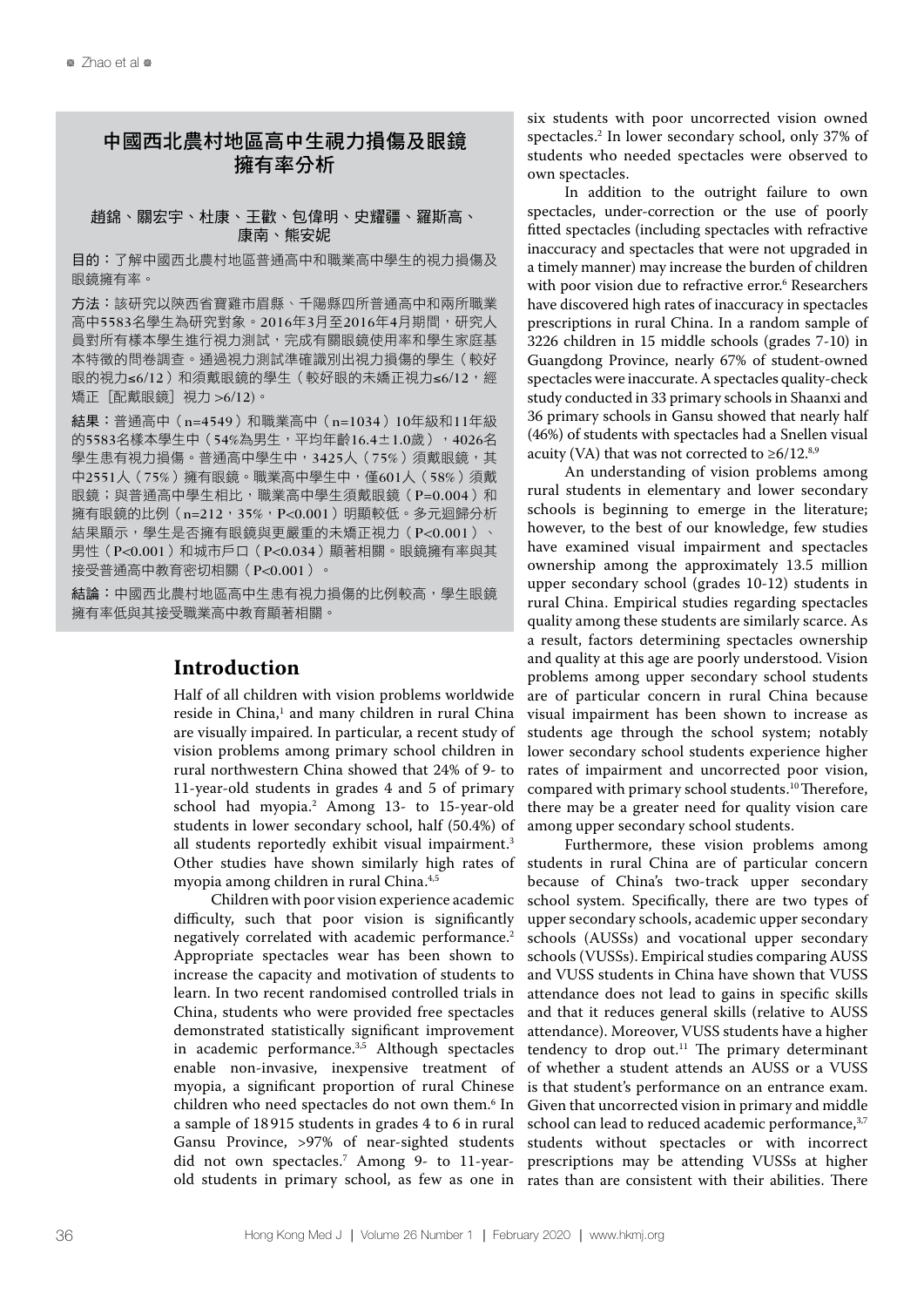may also exist a feedback mechanism between the skills VUSS students are likely to learn and the rates of spectacles ownership, as well as the quality of spectacles, among these students. In particular, high rates of uncorrected refractive error could mean that VUSS students experience smaller benefits from school than AUSS students; this might cause students (or their parents) to have less interest in spectacles. However, without empirical studies to assess potential links between spectacles ownership and quality in both AUSS and VUSS, there is no basis to study causal mechanisms. Understanding differences in vision and access to quality vision care in China's upper secondary school environment can help to support future studies of this issue.

The overall objective of this study was to assess the prevalence of visual impairment, rate of spectacles ownership, and quality of spectacles among upper secondary school students in northwestern rural China. To fulfil this objective, there were three specific aims. First, the prevalence of refractive error, rate of spectacles ownership, and quality of spectacles were assessed in both AUSS and VUSS students. Second, the factors associated with spectacles ownership were assessed among students who had refractive errors. Finally, the association between spectacles ownership and type of upper secondary school (AUSS or VUSS) was investigated.

# **Methods**

The protocol for this study was approved in full by Institutional Review Boards at Stanford University, Palo Alto, US, and the Zhongshan Ophthalmic Center, Guangzhou, China. Permission was received from the local Board of Education in each county, as well as the principals of all schools involved. The principles of the Declaration of Helsinki were followed throughout.

### **Setting**

This study was carried out in Mei and Qianyang counties, both of which are located within Baoji prefecture in the southern part of Shaanxi Province. The Shaanxi Province per capita gross domestic product (GDP) was \$7728 in 2015.12 Baoji prefecture ranked approximately in the middle of all prefectures within Shaanxi Province (ranked 4/10 at \$7651 per year).13 The per capita GDP in Baoji prefecture is similar to the per capita GDP in Shaanxi Province. In terms of per capita GDP, Mei county and Qianyang county ranked approximately in the middle of all counties in Shaanxi Province (Mei county ranked 44/107 at \$5667 per year, while Qianyang county ranked  $55/107$  at \$5272 per year)<sup>13</sup>; therefore, the per capita GDPs of these two counties are relatively similar to the per capita GDP of Shaanxi Province (\$7728). The per capita GDPs in these two counties are similar to the per capita GDPs in

Ningxia Autonomous Region (\$6210) and Qinghai Province (\$5845).<sup>14</sup> In addition to its average GDP, our sample area is broadly representative of poorer rural parts of northwestern China due to the scarcity of agricultural resources (cultivated land per capita of only 0.11 hectares per household, similar to the regional average).<sup>12</sup>

### **Data collection**

Data for this study were collected in Mei county during March 2016, and in Qianyang county during April 2016. The study was conducted at all six upper secondary schools in Mei and Qianyang counties, including four AUSSs (3 in Mei county and 1 in Qianyang county) and two VUSSs (1 in each county). Total enrolment for the six schools was 5583 students; 4549 attended AUSSs and 1034 attended VUSSs. Access to these schools for research purposes was granted by the Board of Education of each county. All students in all grades 10 and 11 in each sample county and sample school participated in the data collection process.

Data were collected in two parts by enumerators, graduate students from Shaanxi Normal University who had been trained by optometrist from the Zhongshan Ophthalmic Center. In the first part of the data collection effort, enumerators administered a questionnaire to all students, regarding a number of student and household characteristics. The variables that were created from the data included spectacles ownership (defined as the ability to produce spectacles at school on the day the questionnaire was administered, following prior instructions to bring them that day), grade level, sex, urban or rural residence, school type, boarding status at school, parental migration status (both parents worked away from home this semester), and parental educational level. In the second part of the data collection effort, the survey team conducted a VA test to measure the sharpness of each student's vision. Visual acuity was measured without refractive correction for all children, as well as with habitually worn correction for children who owned spectacles. The data collection procedure is shown in the Figure.

### **Visual acuity assessment**

The VA assessment was conducted using Early Treatment in Diabetic Retinopathy Study Tumbling-E charts (Precision Vision, La Salle [IL], US). The chart has 14 rows of optotypes (represented by a capital letter E) with five optotypes pointing randomly in different directions in each row. The sizes of the optotypes become smaller with vertical movement downward on the chart. Visual acuity is recorded as 6/X, such that X varies between 60 (at the top of the chart) and 3 (at the bottom of the chart) when tested at a distance of 4 m.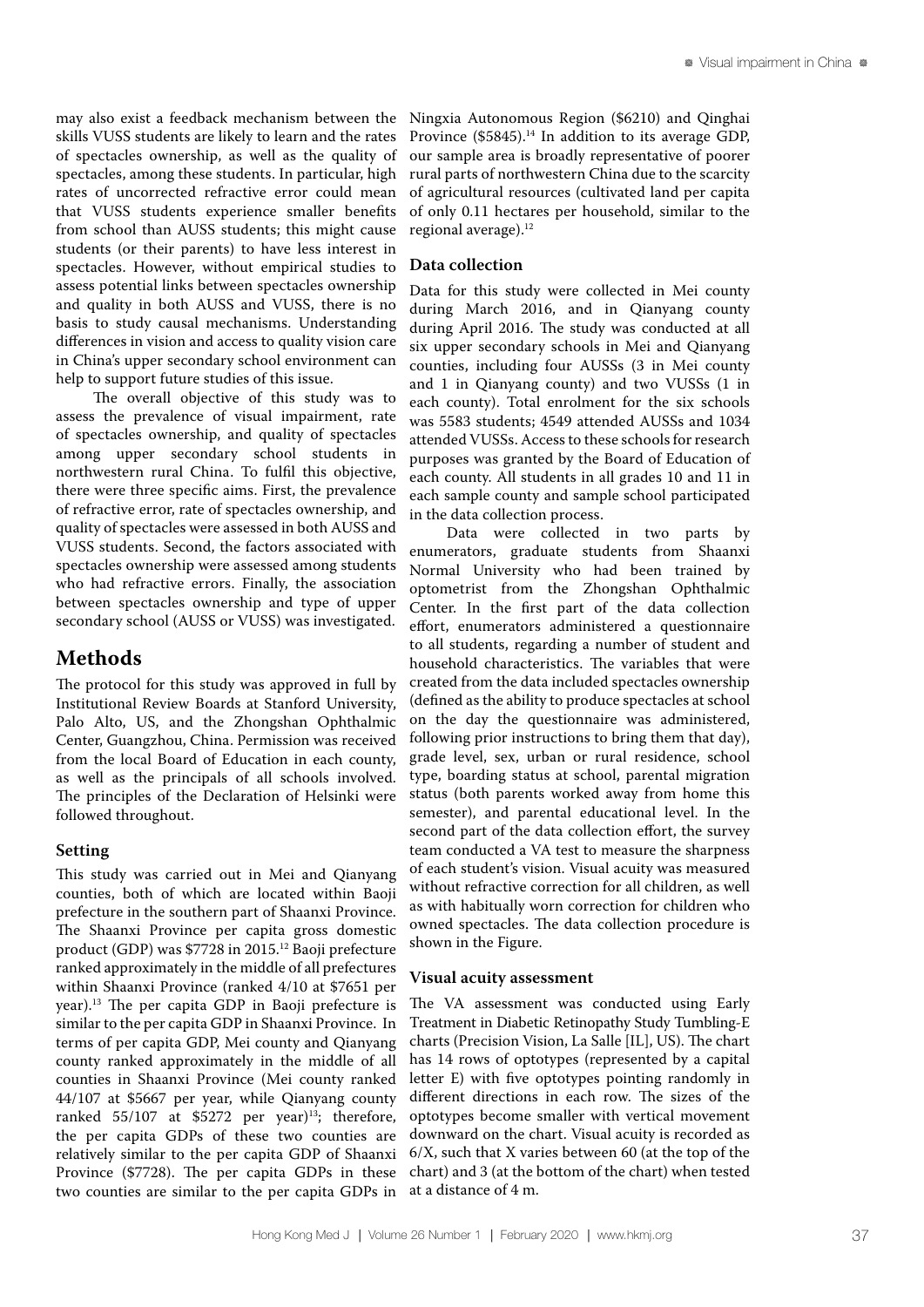

The VA was measured without refractive correction for all children, as well as with habitually worn correction for children who owned spectacles. Each eye was tested separately in a well-lit, indoor area of each school. Students stood at a distance of 4 m from a Tumbling-E chart. Each student began testing from the top row (6/60). If the orientation of at least four of the five optotypes was correctly identified, the student was examined on row 4 (6/30). Failure was defined as an inability to correctly identify the orientation of at least four of the five optotypes in a given row. If one or fewer optotypes was missed on row 4, the testing resumed at row 7  $(6/15)$  and continued to row 11  $(6/6)$ . If a student failed, the row immediately above the failed row was tested until the student identified at least four of the five optotypes in a row. The lowest row read successfully was recorded as the VA for the eye undergoing testing. If the top row was missed at 4 m, the student was progressively advanced to 1 m with progression down the chart as described above, and the VA was divided by 4. In this study, we defined normal vision as VA >6/12 in both eyes, in accordance with published definitions.4 Thus, a failed visual screening was defined as uncorrected VA ≤6/12 in either eye.

We also performed a subgroup analysis of students with poor vision, which was defined as uncorrected VA ≤6/12 in the better eye. The definition of visual impairment in the better eye included only binocular visual impairment. Using the VA of the better eye as a cut-off for poor vision is a common practice in clinical vision research, because the VA of the better-seeing eye is the best indication of an individual's level of vision.<sup>4,6,15</sup> We stratified poor vision into mild poor vision (presenting VA ≤6/12 to 6/18), moderate poor vision (presenting VA  $<6/18$  to 6/60), and severe poor vision (presenting VA <6/60), in accordance with categories proposed in the World Health Organization International Statistical Classification of Disease 10th Revision.2

To calculate and compare different VA levels in this study, we used a linear scale with constant increments, logMAR (logarithm of the minimum angle of resolution).<sup>2</sup>  $log<sub>MAP</sub>$  is one of the most commonly used continuous scales to describe VA, and uses the logarithm transformation: logMAR  $=$  log<sub>10</sub> (1/VA). logMAR offers a relatively intuitive interpretation of VA measurement. Its scale uses constant increments of 0.1, where each increment indicates approximately one line of VA loss in the Early Treatment in Diabetic Retinopathy Study chart. Higher logMAR values indicate worse VA.2

#### **Statistical methods**

We first conducted a general descriptive analysis of visual impairment, spectacles ownership, and spectacles quality. We also investigated the prevalence of various baseline variables among students attending AUSSs and those attending VUSSs. Variables included logMAR VA, level of poor vision (ie, mild, moderate, or severe), school type (AUSS=1), age, grade (grade 10=1), sex (male=1), boarding status (living at school=1), residence (urban=1), parental migration status (both migrated=1), and parental education for both mother and father (completed ≥12 years of education=1).

Next, to explore potential factors influencing spectacles ownership, we investigated all baseline variables as predictors of ownership among students who needed spectacles, using simple and multiple logistic regression analyses. We included only students with uncorrected VA ≤6/12 in either eye in our regression analyses. To explore the relationship between spectacles ownership and the type of upper secondary school (AUSS or VUSS), we employed a second logistic regression analysis method, which controlled for VA, age, sex, urban or rural residence, parental migration status, and parental education levels; this analysis included only students with uncorrected VA ≤6/12 in either eye. All analyses were performed using Stata version 14.0 statistical software (StataCorp, College Station [TX], US). All tests were two-sided and P<0.05 was considered statistically significant.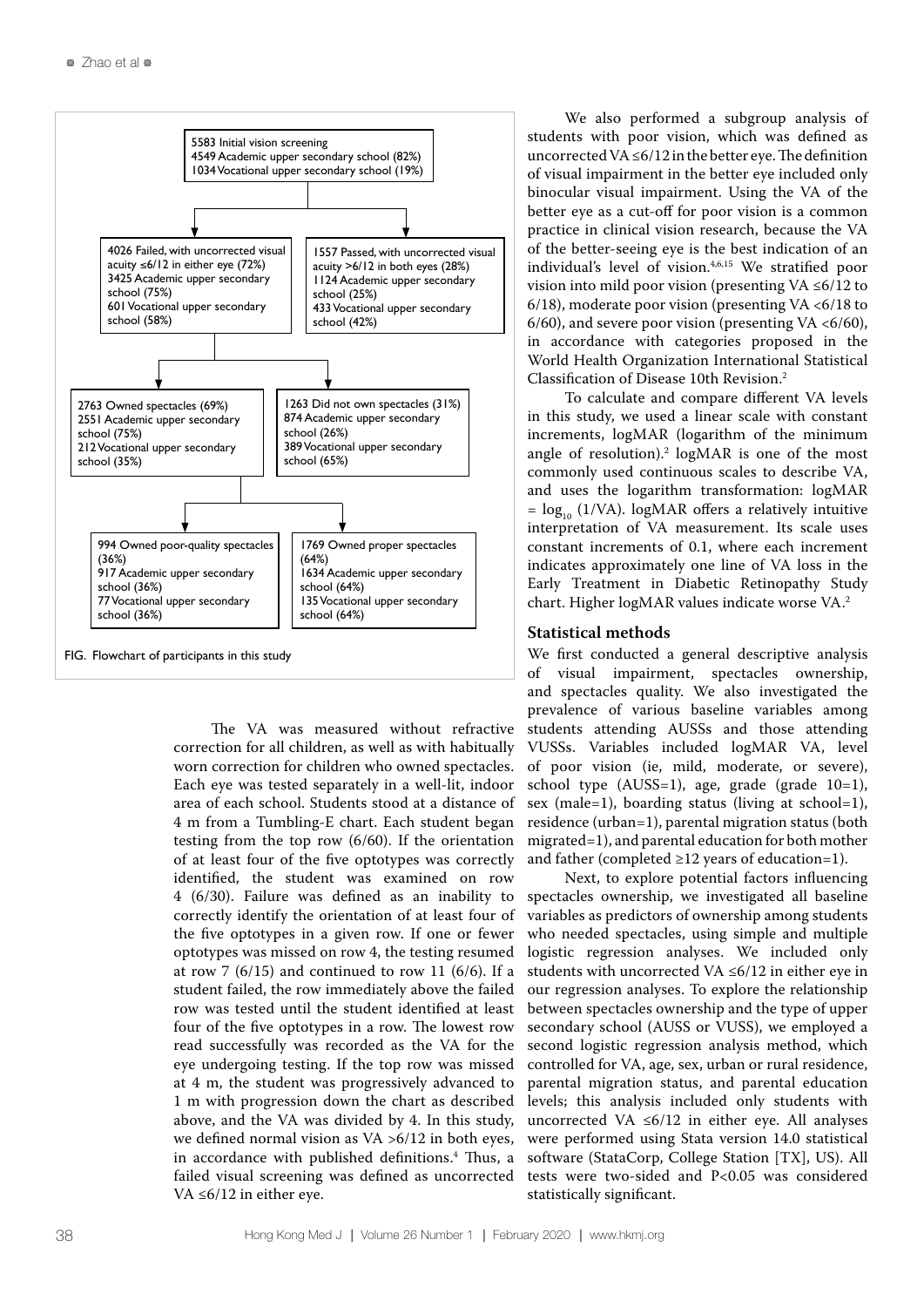# **Results**

Among the 5583 students (54% boys, mean age 16.4±1.0 years) in grades 10 and grade 11 at four AUSSs (n=4549) and two VUSSs (n=1034), 100% completed both the questionnaire and the vision screening. Uncorrected VA of ≤6/12 was present in 4026 students (72%); of these, 3425 were in AUSSs (75% of AUSS students) and 601 were in VUSSs (58% of VUSS students). A greater proportion of AUSS students had poor vision, compared with VUSS students (P=0.004, Table 1).

Among students with poor uncorrected vision, 2763 (69%) demonstrated owning spectacles. Of the students who owned spectacles, 2551 were in AUSSs (75% of students with poor vision attending AUSSs) and 212 were in VUSSs (35% of students with poor vision attending VUSSs). Among students who needed spectacles, a greater proportion of students in VUSSs did not own spectacles, compared with students in AUSSs (Table 2).

When spectacles ownership was stratified by severity of visual impairment in the better eye, 72% of students with mild poor vision (726/1009) in AUSSs and 32% of students with mild poor vision (61/190) in VUSSs had spectacles. Of students with moderate poor vision, 95% (1148/1207) in AUSSs and 63% (95/152) in VUSSs had spectacles. Finally, of students with severe poor vision, 99% (461/468) in AUSSs and 90% (35/39) in VUSSs had spectacles (Table 2). The spectacles owned by the students were often undercorrected or exhibited refractive inaccuracy; 36% of students who had spectacles failed the VA screening while wearing their spectacles. Both AUSS and VUSS students who had spectacles were equally likely to have under-corrected vision (Table 2).

Simple logistic regression models for predicting spectacles ownership revealed that the following characteristics were significant predictors among students with poor vision (Table 3): worse uncorrected VA (P<0.001); AUSS attendance (P<0.001); a lower grade level (P=0.006); male sex (P<0.001); boarding at school (P=0.001); residence in an urban area ( $P=0.001$ ); and both parents outmigrated for work (P=0.015). Students whose mothers had completed at least 12 years of education were also more likely to own spectacles than students whose mothers did not finish upper secondary school (P=0.006); similarly, students whose fathers completed at least 12 years of education were more likely to own spectacles (P=0.020).

TABLE 1. Comparison of baseline characteristics between students attending academic upper secondary school and those attending vocational upper secondary school\*

| All (n=5583)                                                          | AUSS (n=4549,<br>$81.5\%$ | <b>VUSS (n=1034,</b><br>$18.5\%$ | P value (AUSS<br>vs VUSS)                                                                                          |
|-----------------------------------------------------------------------|---------------------------|----------------------------------|--------------------------------------------------------------------------------------------------------------------|
|                                                                       |                           |                                  |                                                                                                                    |
|                                                                       |                           |                                  | 0.023                                                                                                              |
| 4026 (72.1%)<br>(uncorrected visual acuity $\leq 6/12$ in either eye) | 3425 (75.3%)              | 601 (58.1%)                      | 0.004                                                                                                              |
| $16.4 \pm 0.96$                                                       | $16.4 \pm 0.96$           | $16.5 \pm 0.95$                  |                                                                                                                    |
| 3119 (55.9%)                                                          | 2566 (56.4%)              | 553 (53.4%)                      | 0.646                                                                                                              |
| 2411 (43.2%)                                                          | 1936 (42.6%)              | 475 (45.9%)                      |                                                                                                                    |
| 2892 (51.8%)                                                          | 2315 (50.9%)              | 577 (55.8%)                      | 0.358                                                                                                              |
| 3009 (53.9%)                                                          | 2352 (51.7%)              | 657 (63.5%)                      | < 0.001                                                                                                            |
| 4567 (81.8%)                                                          | 3692 (81.2%)              | 875 (84.6%)                      | 0.837                                                                                                              |
| 4688 (84.0%)                                                          | 3725 (81.9%)              | 963 (93.1%)                      | 0.044                                                                                                              |
|                                                                       |                           |                                  |                                                                                                                    |
| 548 (9.8%)                                                            | 431 (9.5%)                | 117 (11.3%)                      | 0.369                                                                                                              |
|                                                                       |                           |                                  |                                                                                                                    |
| 4233 (75.8%)                                                          | 3383 (74.4%)              | 850 (82.2%)                      | 0.095                                                                                                              |
| 1243 (22.3%)                                                          | 1083 (23.8%)              | 160 (15.5%)                      |                                                                                                                    |
|                                                                       |                           |                                  |                                                                                                                    |
| 3802 (68.1%)                                                          | 2990 (65.7%)              | 812 (78.5%)                      | 0.001                                                                                                              |
| 1693 (30.3%)                                                          | 1488 (32.7%)              | 205 (19.8%)                      |                                                                                                                    |
|                                                                       |                           |                                  | Visual acuity of better eye (logMAR) [Snellen $0.42 \pm 0.39$ [6/15] $0.46 \pm 0.39$ [6/19] $0.27 \pm 0.35$ [6/12] |

Abbreviations: AUSS = academic upper secondary school;  $logMAR = logarithm$  of the minimum angle of resolution; SD = standard deviation; VUSS = vocational upper secondary school

Data are shown as mean  $\pm$  SD or No. (%) of participants, unless otherwise specified

† Missing values include ʻAge' (All 53, AUSS 47, VUSS 6), ʻMother's education level' (All 107, AUSS 83, VUSS 24), and ʻFather's education level' (All 88, AUSS 71, VUSS 17)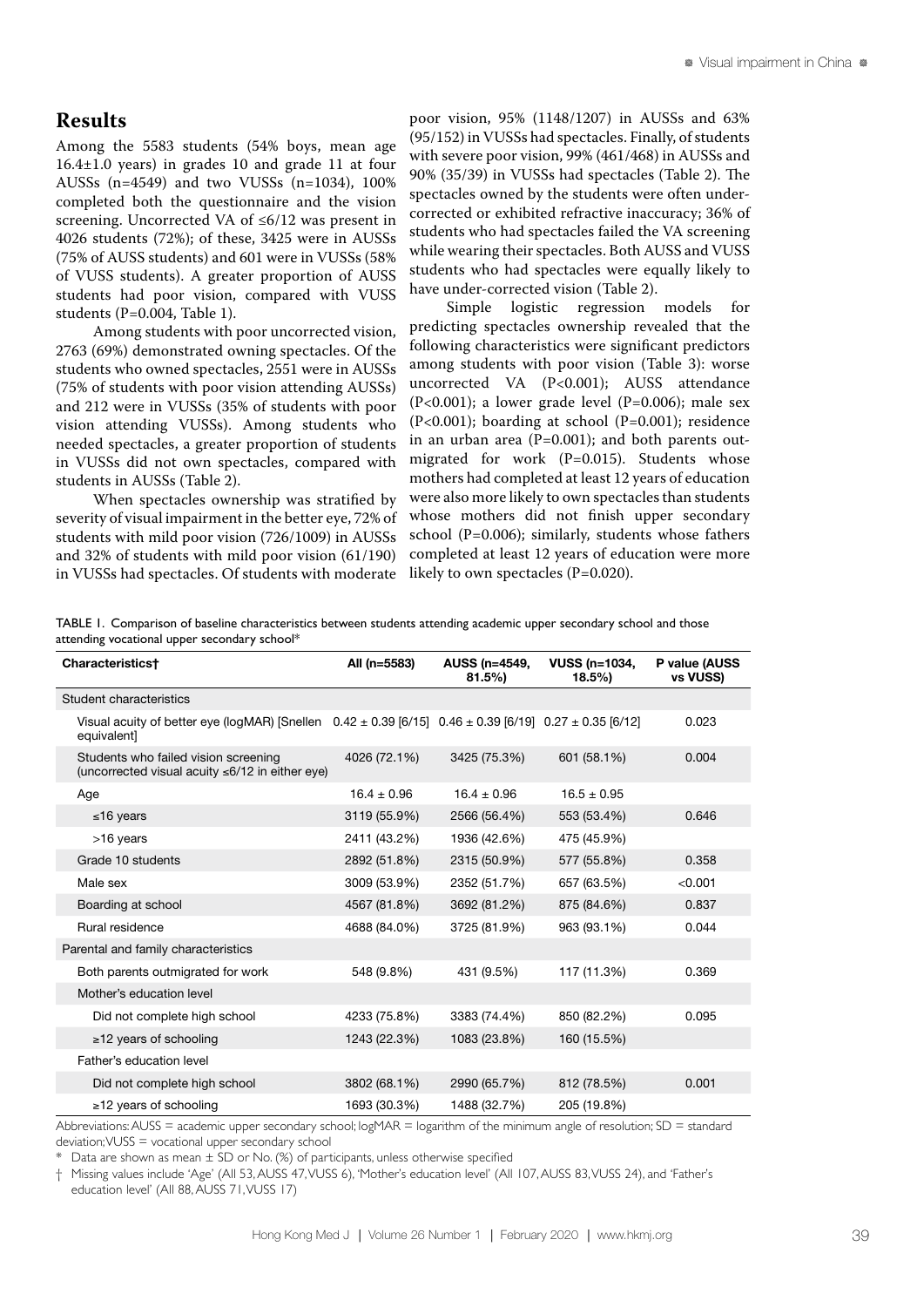TABLE 2. Comparison of overall spectacles ownership and ownership of under-corrected or inaccurate spectacles between students attending academic upper secondary school and those attending vocational upper secondary school\*

|                                                                                    | Ratios of children who owned spectacles compared with children needing spectaclest |                   |                 |                     |         |  |  |
|------------------------------------------------------------------------------------|------------------------------------------------------------------------------------|-------------------|-----------------|---------------------|---------|--|--|
|                                                                                    | All                                                                                | <b>AUSS</b>       | <b>VUSS</b>     | OR (95% CI)         | P value |  |  |
| Students who failed vision screening<br>(uncorrected VA $\leq 6/12$ in either eye) | 2763/4026 (68.6%)                                                                  | 2551/3425 (74.5%) | 212/601 (35.3%) | $5.36(3.37 - 8.52)$ | < 0.001 |  |  |
| Students with poor vision (uncorrected VA<br>≤6/12 in the better eye) $\pm$        | 2526/3065 (82.4%)                                                                  | 2335/2684 (87.0%) | 191/381 (50.1%) |                     |         |  |  |
| Mild (VA ≤6/12 to 6/18)                                                            | 787/1199 (65.6%)                                                                   | 726/1009 (72.0%)  | 61/190 (32.1%)  | 7.46 (1.53-31.1)    | 0.013   |  |  |
| Moderate $(6/18 to 6/60)$                                                          | 1243/1359 (91.5%)                                                                  | 1148/1207 (95.1%) | 95/152 (62.5%)  |                     |         |  |  |
| Severe $(6/60)$                                                                    | 496/507 (97.8%)                                                                    | 461/468 (98.5%)   | 35/39 (89.7%)   |                     |         |  |  |

|                                                                              | Ratios of children who owned under-corrected or inaccurate spectacles compared with<br>children who owned spectacless |                  |                |                     |         |  |  |
|------------------------------------------------------------------------------|-----------------------------------------------------------------------------------------------------------------------|------------------|----------------|---------------------|---------|--|--|
|                                                                              | All                                                                                                                   | <b>AUSS</b>      | <b>VUSS</b>    | OR (95% CI)         | P value |  |  |
| Students who failed vision screening<br>(uncorrected VA ≤6/12 in either eye) | 994/2763 (36.0%)                                                                                                      | 917/2551 (35.9%) | 77/212 (36.3%) | $0.96(0.73 - 1.27)$ | 0.796   |  |  |
| Students with poor vision (uncorrected VA<br>≤6/12 in the better eye)        | 951/2526 (37.6%)                                                                                                      | 879/2335 (37.6%) | 72/191 (37.7%) |                     |         |  |  |
| Mild (VA ≤6/12 to 6/18)                                                      | 185/787 (23.5%)                                                                                                       | 174/726 (24.0%)  | 11/61 (18.0%)  | $0.79(0.37 - 1.64)$ | 0.606   |  |  |
| Moderate $(6/18 to 6/60)$                                                    | 518/1243 (41.7%)                                                                                                      | 477/1148 (41.6%) | 41/95 (43.2%)  |                     |         |  |  |

Abbreviations: 95% CI = 95% confidence interval; AUSS = academic upper secondary school; OR = odds ratios; VA = visual acuity; VUSS = vocational upper secondary school

Data are shown as No. (%) of respondents, unless otherwise specified

† Children who owned spectacles were defined as those who brought spectacles to school on the day the questionnaire was administered, following prior instructions to bring them that day. Children needing spectacles were defined as those with uncorrected VA ≤6/12 in either eye

‡ Mild poor vision was defined as VA <6/12 but ≥6/24 in the better eye; moderate poor vision was defined as VA <6/24 but ≥6/48 in the better eye; severe poor vision was defined as VA <6/48 in the better eye

§ Poor-quality spectacles were defined as those that did not improve VA to ≥6/12 in either eye (insufficient correction)

Severe (<6/60) 248/496 (50.0%) 228/461 (49.5%) 20/35 (57.1%)

#### TABLE 3. Logistic regression model of potential predictors of spectacles ownership among 4026 students needing spectacles\*

| Dependent variable                                                | Spectacles ownership           |                            |         |                                  |                            |         |  |
|-------------------------------------------------------------------|--------------------------------|----------------------------|---------|----------------------------------|----------------------------|---------|--|
|                                                                   | Simple logistic model (n=4026) |                            |         | Multiple logistic model (n=4026) |                            |         |  |
|                                                                   | Odds ratio                     | 95% confidence<br>interval | P value | Odds ratio                       | 95% confidence<br>interval | P value |  |
| Student characteristics                                           |                                |                            |         |                                  |                            |         |  |
| Uncorrected visual acuity (logMAR)                                | 274.57                         | 192.10-392.43              | < 0.001 | 386.55                           | 258.99-576.94              | < 0.001 |  |
| Academic upper secondary school attendance<br>$(1 = Yes; 0 = No)$ | 5.36                           | 4.45-6.43                  | < 0.001 | 6.39                             | $5.01 - 8.16$              | < 0.001 |  |
| Age (years)                                                       | 0.98                           | $0.91 - 1.05$              | 0.580   | 0.99                             | $0.89 - 1.09$              | 0.805   |  |
| Grade 10 $(1 = Yes; 0 = No)$                                      | 0.83                           | $0.73 - 0.95$              | 0.006   |                                  |                            |         |  |
| Male sex $(1 = Yes; 0 = No)$                                      | 0.71                           | $0.63 - 0.82$              | < 0.001 | 0.69                             | $0.57 - 0.83$              | < 0.001 |  |
| Boarding at school (1=Yes; 0=No)                                  | 0.75                           | $0.63 - 0.89$              | 0.001   | 0.90                             | $0.70 - 1.15$              | 0.411   |  |
| Residence in an urban area (1=Yes; 0=No)                          | 1.51                           | 1.25-1.81                  | 0.001   | 1.36                             | $1.02 - 1.79$              | 0.034   |  |
| Parental and family characteristics                               |                                |                            |         |                                  |                            |         |  |
| Both parents out-migrated for work (1=Yes; 0=No)                  | 0.77                           | $0.62 - 0.95$              | 0.015   | 0.86                             | $0.64 - 1.15$              | 0.312   |  |
| Mother completed $\geq 12$ years of schooling (1=Yes;<br>$0=No$   | 1.25                           | $1.07 - 1.48$              | 0.006   | 1.04                             | $0.81 - 1.34$              | 0.739   |  |
| Father completed $\geq 12$ years of schooling (1=Yes;<br>$0 = No$ | 1.19                           | 1.08-1.51                  | 0.020   | 1.04                             | $0.83 - 1.30$              | 0.741   |  |

Abbreviation: logMAR = logarithm of the minimum angle of resolution

\* Logistic regression was used with adjustment for the cluster effect within schools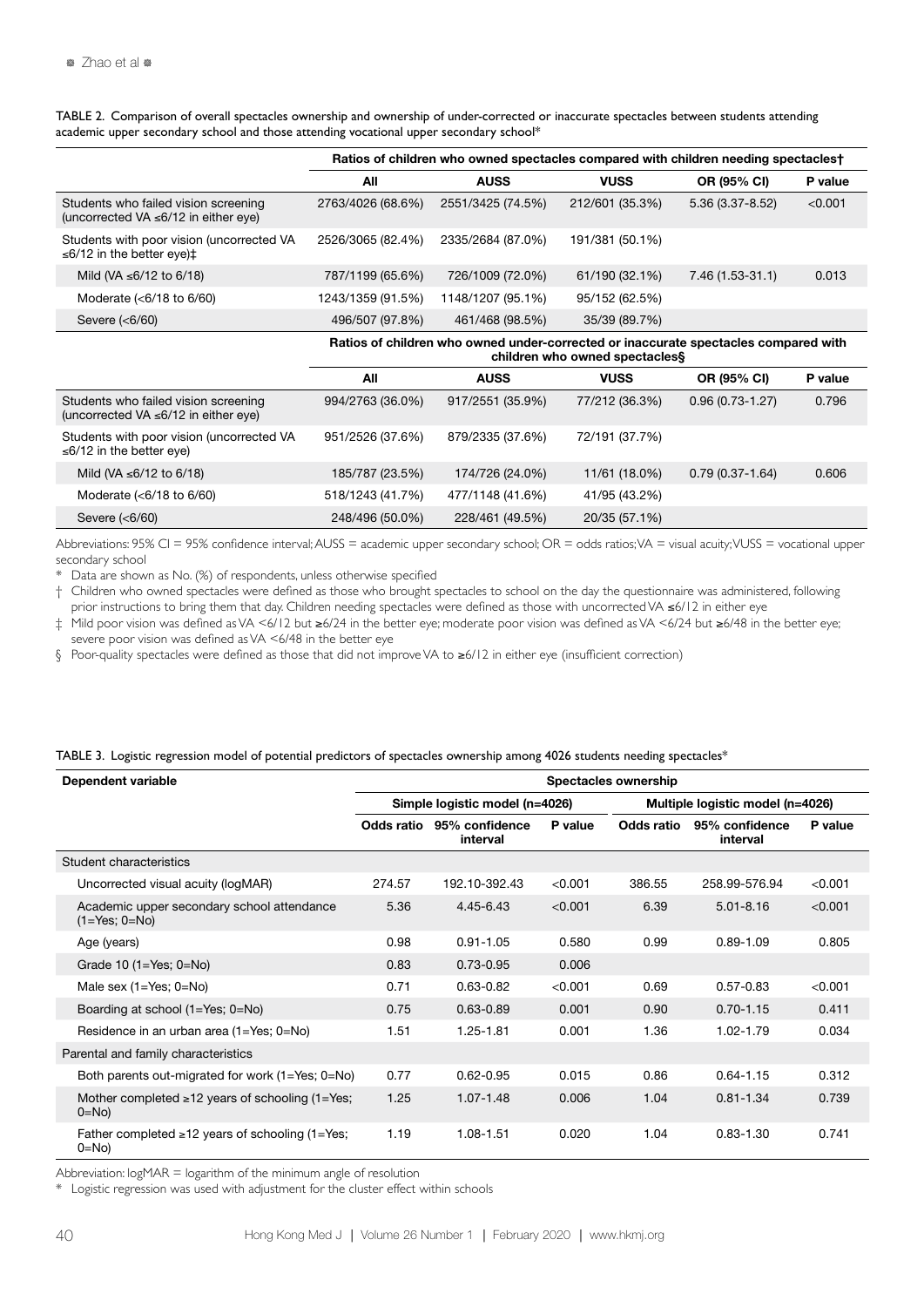Multiple logistic regression analysis revealed that the following characteristics were associated with spectacles ownership: worse uncorrected VA (P<0.001); AUSS attendance (P<0.001); male sex  $(P<0.001)$ ; and residence in an urban area  $(P=0.034)$ . In this model, age, boarding status, parental out-migration, and education status were not associated with spectacles ownership (Table 3). In the multiple logistic regression model investigating the relationship between spectacles ownership and type of upper secondary school, spectacles wear was strongly associated with AUSS attendance (P<0.001); the same result was obtained when controlling for student characteristics and parental characteristics (Table 4).

### **Discussion**

Our study found a high prevalence of poor vision among upper secondary school students in rural northwestern China: nearly 72% of these students had refractive errors, which was consistent with the results of a prior analysis in which a high prevalence of poor vision was found among upper secondary school students in rural areas.<sup>15</sup> Furthermore, rates of correction were well below poor vision prevalence rates: overall, 31% of students who needed spectacles were not wearing them in this rural northwestern Chinese cohort.

Furthermore, nearly 40% of the students who wore spectacles had prescriptions with undercorrection or refractive inaccuracy. Thus, nearly half of students with poor vision and more than one third of all students are attending school without clear vision. This demonstrates a high rate of unmet need in visual care among upper secondary school students, which is consistent with the findings of studies from primary and lower secondary schools in rural northwestern China.<sup>2,6,16</sup>

Based on our results, we suspect that several factors may contribute to the low rates of spectacles ownership among rural upper secondary school students. In particular, rates of spectacles ownership were higher in students with worse uncorrected VA, which suggests that students with mild poor vision do not experience a need to correct their vision; these students or their parents may mistakenly presume that spectacles are unnecessary or associated with deteriorations in eyesight.<sup>17</sup>

Another factor that may affect spectacles ownership is a family's level of income/wealth. Spectacles ownership rates were higher among students residing in urban areas, as well as among students with better-educated fathers. These factors may act as proxies for family wealth $18,19$ ; thus, our results suggest that children in a wealthier family are more likely to wear spectacles when needed. Rural students tend to be much poorer than their urban counterparts, which may explain why many do not own spectacles. Our findings are consistent with those found in the literature. $2,9$ 

Our results also showed that spectacles ownership was strongly associated with AUSS attendance. This finding implies involvement of several factors in spectacles ownership. One of these factors may be the expectations of academic

|  |  |  | TABLE 4. Logistic regression model of spectacles ownership and type of upper secondary school among 4026 students needing spectacles <sup>\$</sup> |
|--|--|--|----------------------------------------------------------------------------------------------------------------------------------------------------|
|  |  |  |                                                                                                                                                    |

| Dependent variables                                               | Type of upper secondary school (AUSS=1, VUSS=0) |                            |         |                         |                            |         |  |
|-------------------------------------------------------------------|-------------------------------------------------|----------------------------|---------|-------------------------|----------------------------|---------|--|
|                                                                   | Simple logistic model                           |                            |         | Multiple logistic model |                            |         |  |
|                                                                   | Odds ratio                                      | 95% confidence<br>interval | P value | Odds ratio              | 95% confidence<br>interval | P value |  |
| Spectacles ownership                                              | 5.36                                            | 4.45-6.44                  | < 0.001 | 6.35                    | $4.97 - 8.11$              | < 0.001 |  |
| Student characteristics                                           |                                                 |                            |         |                         |                            |         |  |
| Uncorrected visual acuity (logMAR)                                |                                                 |                            |         | 0.59                    | $0.41 - 0.87$              | < 0.001 |  |
| Age (years)                                                       |                                                 |                            |         | 0.96                    | $0.87 - 1.06$              | 0.405   |  |
| Male sex $(1=Yes; 0=No)$                                          |                                                 |                            |         | 0.79                    | $0.65 - 0.95$              | 0.014   |  |
| Residence in an urban area (1=Yes; 0=No)                          |                                                 |                            |         | 1.75                    | $1.25 - 2.43$              | < 0.001 |  |
| Parental and family characteristics                               |                                                 |                            |         |                         |                            |         |  |
| Both parents out-migrated for work $(1 = Yes; 0 = No)$            |                                                 |                            |         | 0.93                    | $0.69 - 1.25$              | 0.628   |  |
| Mother completed $\geq 12$ years of schooling (1=Yes;<br>$0 = No$ |                                                 |                            |         | 1.13                    | $0.86 - 1.47$              | 0.389   |  |
| Father completed $\ge$ 12 years of schooling (1=Yes;<br>$0 = No$  |                                                 |                            |         | 1.42                    | $1.12 - 1.81$              | 0.004   |  |

Abbreviations: AUSS = academic upper secondary school; logMAR = logarithm of the minimum angle of resolution; VUSS = vocational upper secondary school

\* Logistic regression was used with adjustment for the cluster effect within schools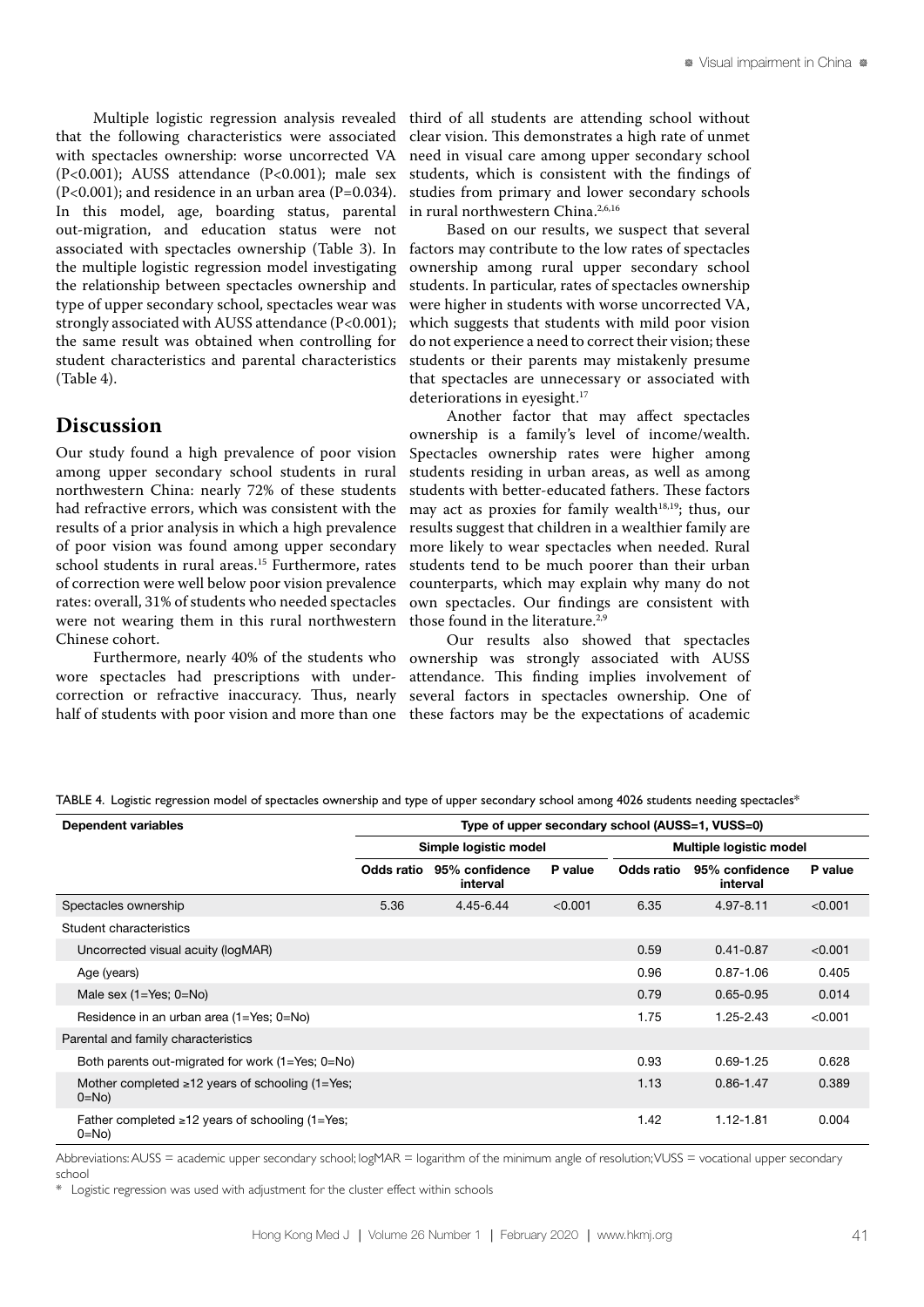performance for VUSS students, who have lower rates of spectacles ownership than their AUSS peers; VUSS students may have a lighter academic burden,<sup>20</sup> which allows them to tolerate poorer vision. Their parents may also presume that they do not need spectacles. Moreover, the number of VUSS students with poor vision may also contribute to lowered academic achievements and expectations. Our results are only correlative, but future studies of causal mechanisms are needed. Furthermore, given that VUSS graduates have poorer general skills compared with AUSS graduates,<sup>20</sup> VUSS students comprise an at-risk population that urgently requires additional investigation.

The overall implication of the study, similar to the findings in studies of primary school and lower secondary school, $2,3,5$  is that systematic implementation of vision care programmes is needed in rural Chinese schools, including upper secondary schools. There is a need to more clearly identify which students exhibit poor vision, as well as a need for programmes that provide spectacles or encourage spectacles wear among affected students. Finally, there is a need for programmes that provide high-quality spectacles.

This study was limited in three ways. First, the results were based on cross-sectional data, such that it was difficult to perform a causal analysis between spectacles ownership and upper secondary school educational choice. Second, data regarding school performance and spectacles ownership were not collected when students were in lower secondary school (prior to AUSS or VUSS attendance); these data might have been useful in a causal analysis. Therefore, we cannot exclude the possibility that factors specific to AUSSs (for instance, more homework leading to less time spent outdoors) might place AUSS students at greater risk of visual impairment. Furthermore, we cannot exclude the possibility that inability to afford spectacles and the lack of spectacles use prior to taking the entrance exam would result in lower overall learning, which would partially contribute to the type of upper secondary school attended; this contribution may lead to a positive correlation between VUSS attendance and poor vision. Third, the participants in this study were recruited from two counties in rural northwestern China, which limits the external validity of the findings.

Despite these limitations, we believe the results from this study provide compelling evidence that a number of students in rural northwestern China are not receiving adequate vision care: poorer students whose parents have less education are less likely to have spectacles when needed; VUSS students are also less likely to have spectacles when needed, compared with AUSS students. We presume that these findings will aid programme planners in targeting vulnerable populations when formulating strategies to reduce the burden of uncorrected myopia in rural China. China's health and education policymakers should consider incorporating programmes that specifically address spectacles ownership and quality in rural upper secondary schools, especially among VUSS students and poorer students.

#### **Author contributions**

All authors contributed to the study, approved the final version for publication, and take responsibility for its accuracy and integrity.

Concept or design: All authors.

Acquisition of data: J Zhao, H Guan, K Du, Y Shi.

Analysis or interpretation of data: J Zhao, H Guan, K Du, Y Shi.

Drafting of the article: J Zhao, H Guan, H Wang, M Boswell, A Osborn.

Critical revision for important intellectual content: H Wang, M Boswell, S Rozelle, N Congdon.

#### **Conflicts of interest**

All authors have disclosed no conflicts of interest.

#### **Funding/support**

This study was supported by the 111 Project (Grant No. B16031). H Guan is funded by the National Natural Science Foundation of China, grant number 7180310.

#### **Ethics approval**

This study was approved by the institutional review board at Stanford University, Palo Alto, United States (Ref 52514). Permission was received from local boards of education in each region and the principals of all schools. A letter was given to children and the parents informing them of the vision screening of their child, and a receipt returned to the school to show the parent consent. The presented data are anonymised, and the risk of identification is low. This study was performed in accordance with the principles of the Declaration of Helsinki.

#### **References**

- 1. Resnikoff S, Pasolini D, Mariotti SP, Pokharel GP. Global magnitude of visual impairment caused by uncorrected refractive errors in 2004. Bull World Health Organ 2008;86:63-70.
- 2. Yi H, Zhang L, Ma X, et al. Poor vision among China's rural primary school students: prevalence, correlates and consequences. China Econ Rev 2015;33:247-62.
- 3. Nie J, Pang X, Sylvia S, Wang L, Rozelle S. Seeing is believing: experimental evidence on the impact of eyeglasses on academic performance, aspirations and dropout among junior high school students in rural China. Econ Dev Cult Change 2018. Available from: https://www. journals.uchicago.edu/doi/10.1086/700631. Accessed 12 Dec 2019.
- 4. He M, Zeng J, Liu Y, Xu J, Pokharel GP, Ellwein LB. Refractive error and visual impairment in urban children in Southern China. Invest Ophthalmol Vis Sci 2004;45:793-9.
- 5. Ma X, Zhou Z, Yi H, et al. Effect of providing free glasses